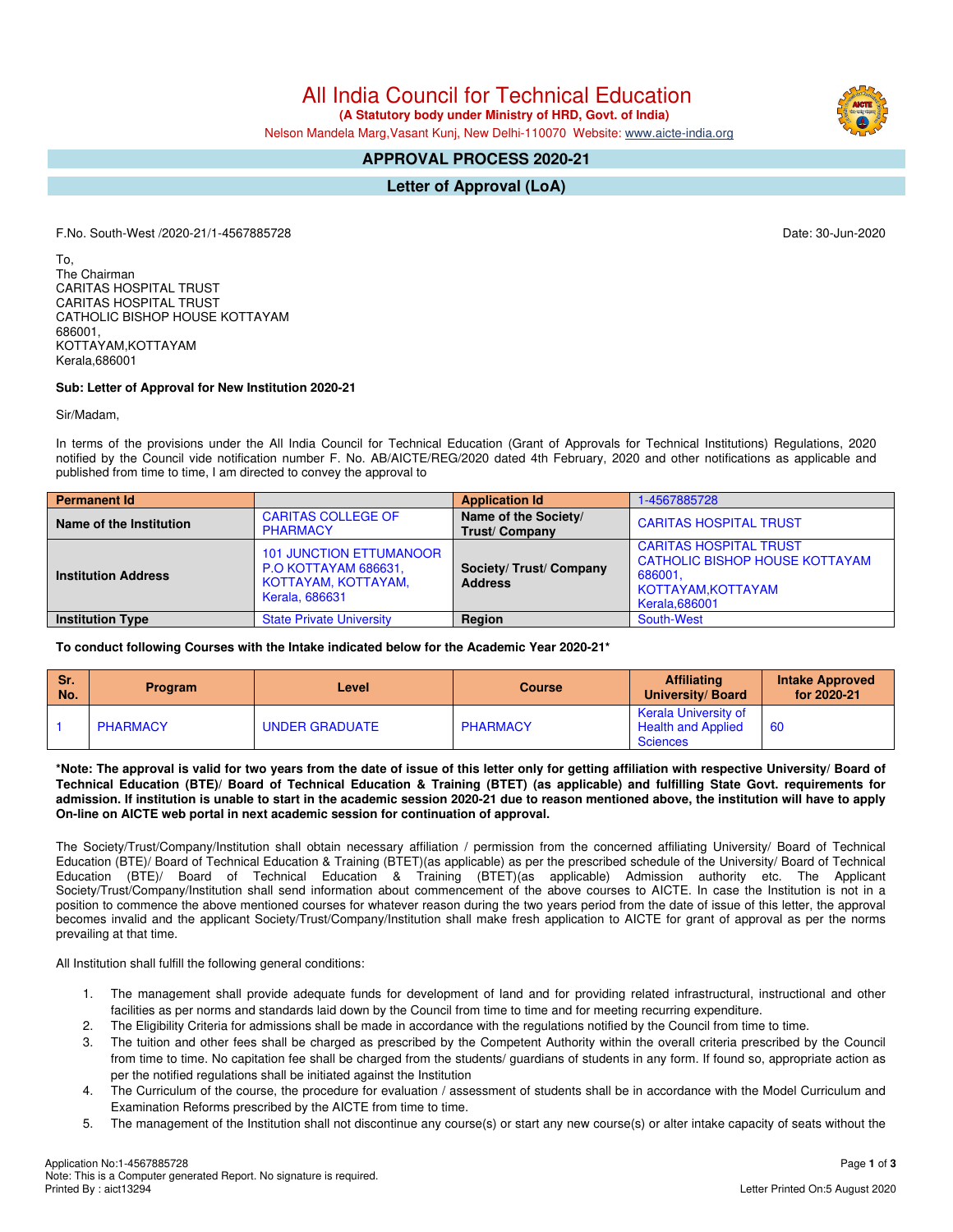prior approval of the Council.

- No excess admission shall be made by the Institution over and above the approved intake under any circumstances. In case any excess 6. admission is reported to the Council, appropriate action as per the notified regulations shall be initiated against the Institution.
- The Institution shall not have any collaborative arrangements with any other Indian and / or Foreign Universities for conduct of technical 7. courses without obtaining prior approval from AICTE. In case any violation is reported to the Council, appropriate action as per the notified regulations shall be initiated against the Institution
- 8. The Institution shall not conduct any course(s) as specified in the Approval Process Handbook without prior permission / approval of AICTE. If found so, appropriate action as per the notified regulations shall be initiated against the Institution.
- q The Institution shall operate only from the approved location, and that the institution shall not open any off campus study centers / extension centers directly or in collaboration with any other institution / university / organization for the purpose of imparting technical education without obtaining prior approval from the AICTE. If found so, appropriate action as per the notified regulations shall be initiated against the Institution.
- 10. The accounts of the Institution shall be audited annually by a certified Chartered Accountant and shall be open for inspection by the Council or persons authorized by it.
- 11. Heads of Departments, the teaching and other staff shall be appointed in given time frame and selection shall be done according to procedures, qualifications and experience prescribed by the Council from time to time and pay scales are as per the norms prescribed by the AICTE from time to time. The Institution shall publish an information booklet before commencement of the academic year giving details regarding the Institution and courses / programs being conducted, Fees charged and details of infrastructural facilities including faculty etc. in the form of mandatory disclosure. The information booklet may be made available to the stakeholders of the technical education. The mandatory disclosure information, as per directions in the AICTE website / Approval Process Handbook, shall be put on the Institution Website. The information shall be revised every year with updated information about all aspects of the Institution.
- 12. It shall be mandatory for the Institution to maintain a Website providing the prescribed information. The Website information must be continuously updated as and when changes take place.
- 13. If the Institution fails to disclose the information or suppress and / or misrepresent the information, appropriate action as per the notified regulations shall be initiated against the Institution.
- 14. AICTE may also conduct inspections with or without notifying the dates to verify specific complaints, to verify adherence to AICTE norms & standards, and to verify any mis-representation, violation of norms & standards, mal-practices etc.
- 15. The Institution by virtue of the approval given by Council shall not automatically become claimant to any grant-in-aid from the Central or State Government.
- 16. In the event of a student / candidate withdrawing before the starting of the course, the wait listed candidates should be given admission against the vacant seat. The entire fee collected from the student, after a deduction of the processing fee of not more than Rs. 1000/(Rupees one thousand only) shall be refunded and returned by the Institution to the student / candidate withdrawing from the program. It would not be permissible for the Institution to retain the School / Institution Leaving Certificates in original to force retention of admitted students and not to charge fees for the remaining period if a student cancels the admission at any point of time.
- 17. The Institution shall take appropriate measures for prevention of ragging in any form, in the light of AICTE regulation "Prevention and Prohibition of Ragging in Technical Institutions, Universities including Deemed to Universities imparting technical education" Regulation 2009 (F.No. 37-3/Legal/AICTE/2009 dated 01/07/2009). In case of failure to prevent the instances of ragging by the Institutions, the Council shall take appropriate action as per the notified regulations.
- 18. It is mandatory to comply all the essential requirements as given in APH 2020-21 (appendix 6)

The Government/ Management of the Institution shall strictly follow further conditions as may be specified by the Council from time to time. The Council may withdraw the approval, in case it observe any violation of the above conditions and/or non-adherence to the norms and standards prescribed by the Council, mis-representation of facts and submitting factually incorrect information to it.

NOTE: If the State Government / UT / DTE / DME has a reservation policy for admission in Technical Education Institutions and the same is applicable to Private & Self-financing Technical Institutions, then the State Government / UT/ DTE / DME shall ensure that 10 % of Reservation for EWS would be operational from the Academic year 2020-21. However, this would not be applicable in the case of Minority Institutions referred to the clause (1) of Article 30 of Constitution of India.

Copy to:

Prof.Rajive Kumar **Member Secretary, AICTE** 

- $\mathbf{1}$ The Director Of Technical Education\*\*, Kerala
- $\mathbf{p}$ The Registrar\*\*.

Kerala University Of Health And Applied Sciences

 $3.$ The Principal / Director, CARITAS COLLEGE OF PHARMACY 101 Junction Ettumanoor P.O Kottayam 686631,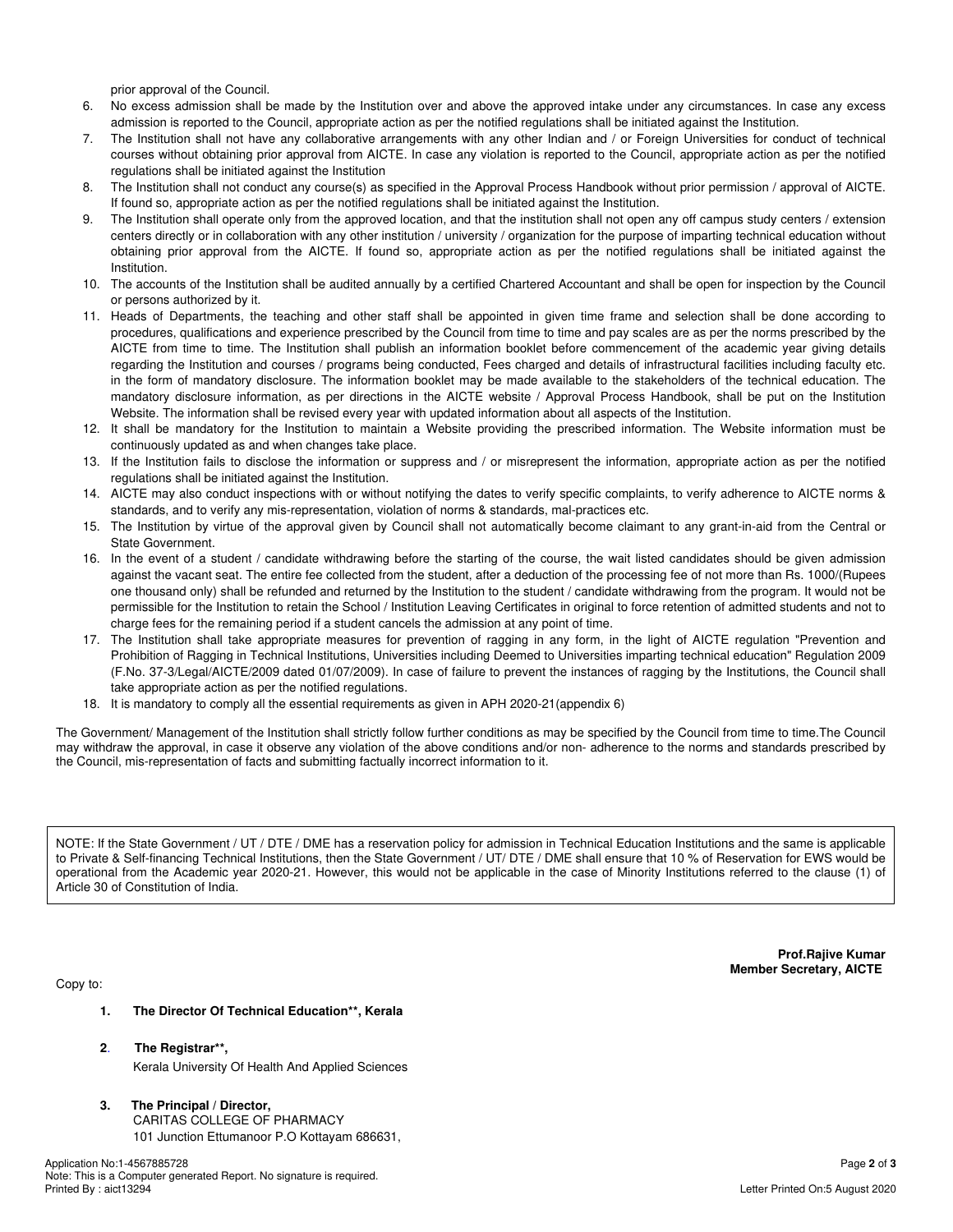Kottayam, Kottayam, Kerala, 686631

 $\overline{4}$ .

The Regional Officer,<br>All India Council for Technical Education **Health Centre Building Bangalore University Campus** Bangalore - 560 009, Karnataka

 $5.$ **Guard File(AICTE)** 

Note: Validity of the Course details may be verified at http://www.aicte-india.org/

\*\* Copy of this letter will not be communicated through post/email. However, provision is made in the portal for downloading letter through Authorized login credentials allotted to concerned State Secretary/ DTE/Registrar.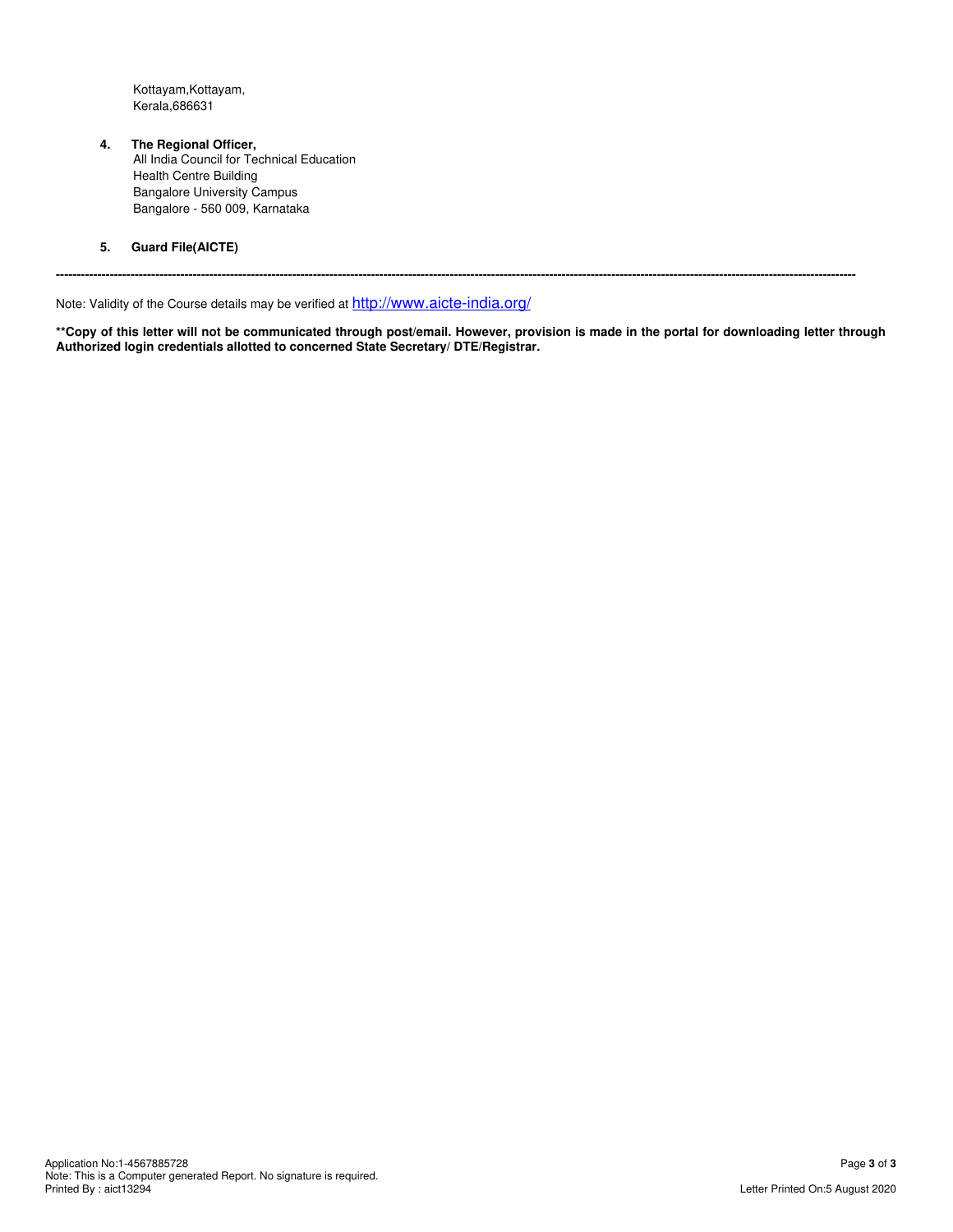All India Council for Technical Education

 **(A Statutory body under Ministry of Education, Govt. of India)**

Nelson Mandela Marg,Vasant Kunj, New Delhi-110070 Website: [www.aicte-india.org](http://www.aicte-india.org)

#### **APPROVAL PROCESS 2021-22 -**

**Extension of Approval (EoA)**

F.No. South-West/1-9327110509/2021/EOA Date: 25-Jun-2021

To,

The Principal Secretary, Deptt. Of education, Govt. of Kerala, Govt. Sectt. Annexe, Thiruvananthapuram-695001

#### **Sub: Extension of Approval for the Academic Year 2021-22**

Ref: Application of the Institution for Extension of Approval for the Academic Year 2021-22

Sir/Madam,

In terms of the provisions under the All India Council for Technical Education (Grant of Approvals for Technical Institutions) Regulations, Notified on 4th February, 2020 and amended on 24th February 2021 and norms standards, procedures and conditions prescribed by the Council from time to time, I am directed to convey the approval to:

| <b>Permanent Id</b>                              | 1-4567885728                                                                           | <b>Application Id</b>        | 1-9327110509                                                                                                                       |  |
|--------------------------------------------------|----------------------------------------------------------------------------------------|------------------------------|------------------------------------------------------------------------------------------------------------------------------------|--|
| Name of the Institution<br>/University           | <b>CARITAS COLLEGE OF PHARMACY</b>                                                     | Name of the Society/Trust    | <b>CARITAS HOSPITAL TRUST</b>                                                                                                      |  |
| <b>Institution /University</b><br><b>Address</b> | 101 JUNCTION ETTUMANOOR P.O.<br>KOTTAYAM 686631, KOTTAYAM,<br>KOTTAYAM, Kerala, 686631 | <b>Society/Trust Address</b> | <b>CARITAS HOSPITAL TRUST</b><br><b>CATHOLIC BISHOP HOUSE</b><br><b>KOTTAYAM</b><br>686001, KOTTAYAM, KOTTAYAM, K<br>erala, 686001 |  |
| <b>Institution /University</b><br><b>Type</b>    | <b>State Private University</b>                                                        | Region                       | South-West                                                                                                                         |  |

### **To conduct following Programs / Courses with the Intake indicated below for the Academic Year 2021-22**

| Program         | Level                           | <b>Course</b>   | <b>Affiliating Body</b><br>(University)<br>/Body)                    | <b>Intake</b><br><b>Approved</b><br>for 2020-21 | <b>Intake</b><br><b>Approved</b><br>for 2021-22 | <b>NRI</b><br><b>Approval</b><br><b>Status</b> | FN / Gulf<br>quota/OCI/<br>Approval<br><b>Status</b> |
|-----------------|---------------------------------|-----------------|----------------------------------------------------------------------|-------------------------------------------------|-------------------------------------------------|------------------------------------------------|------------------------------------------------------|
| <b>PHARMACY</b> | <b>UNDER</b><br><b>GRADUATE</b> | <b>PHARMACY</b> | <b>Kerala University</b><br>of Health and<br><b>Applied Sciences</b> | 60                                              | 60                                              | <b>NA</b>                                      | <b>NA</b>                                            |

**It is mandatory to comply with all the essential requirements as given in APH 2021-22 (Appendix 6)**

The Institution/ University is having the following deficiencies as per the online application submitted to AICTE (self-disclosure based) and the same shall be complied within Six Months from the date of issue of this EoA

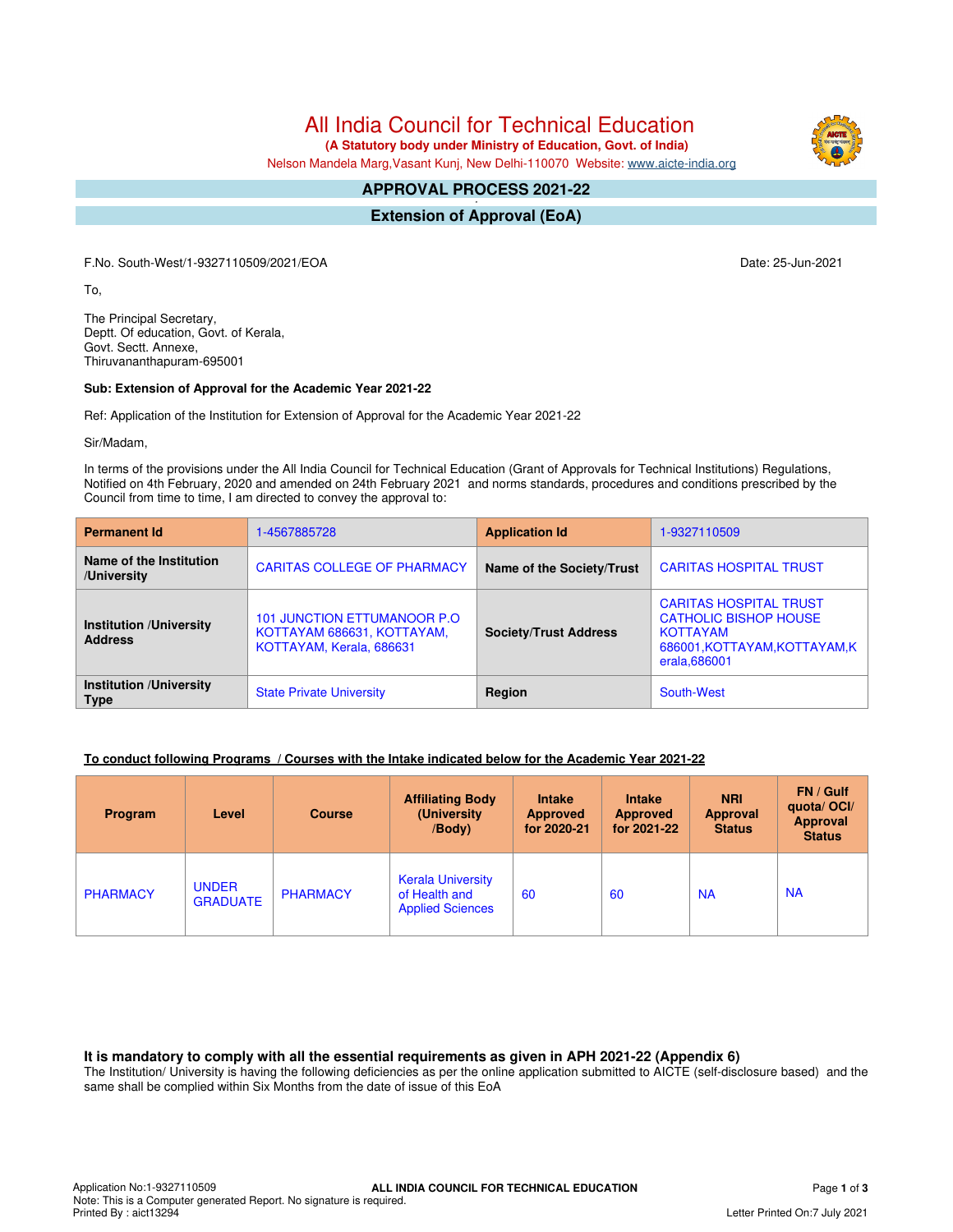### **Deficiencies\* Noted (based on Self Disclosure)**

Establishment: Anti-Ragging Committee.

**\***Please refer Deficiency Report for details

# **Important Instructions**

- 1. The State Government/ UT/ Directorate of Technical Education/ Directorate of Medical Education shall ensure that 10% of reservation for Economically Weaker Section (EWS) as per the reservation policy for admission, operational from the Academic year 2019-20 is implemented without affecting the reservation percentages of SC/ ST/ OBC/ General. However, this would not be applicable in the case of Minority Institutions referred to the Clause (1) of Article 30 of Constitution of India. Such Institution shall be permitted to increase in annual permitted strength over a maximum period of two years.
- 2. The Institution offering courses earlier in the Regular Shift, First Shift, Second Shift/Part Time now amalgamated as total intake shall have to fulfil all facilities such as Infrastructure, Faculty and other requirements as per the norms specified in the Approval Process Handbook 2021-22 for the Total Approved Intake. Further, the Institutions Deemed to be Universities/ Institutions having Accreditation/ Autonomy status shall have to maintain the Faculty: Student ratio as specified in the Approval Process Handbook.
- 3. Strict compliance of Anti-Ragging Regulation, Establishment of Committee for SC/ ST, Establishment of Internal Complaint Committee (ICC), Establishment of Online Grievance Redressal Mechanism, Barrier Free Built Environment for disabled and elderly persons, Fire and Safety Certificate should be maintained as per the provisions made in Approval Process Handbook and AICTE Regulation notified from time to time.
- 4. In case of any differences in content in this Computer generated Extension of Approval Letter, the content/information as approved by the Executive Council / General Council as available on the record of AICTE shall be final and binding.

**Prof.Rajive Kumar Member Secretary, AICTE**

Copy \*\* to:

- **1. The Director of Technical Education\*\*, Kerala**
- **2**. **The Registrar\*\*,** Kerala University Of Health And Applied Sciences
- **3. The Principal / Director,** CARITAS COLLEGE OF PHARMACY 101 Junction Ettumanoor P.O Kottayam 686631, Kottayam,Kottayam, Kerala,686631
- **4. The Secretary / Chairman,**

CARITAS HOSPITAL TRUST CATHOLIC BISHOP HOUSE KOTTAYAM 686001 KOTTAYAM,KOTTAYAM Kerala,686001

**5. The Regional Officer,** All India Council for Technical Education Health Centre Building Bangalore University Campus Bangalore - 560 009, Karnataka

#### **6. Guard File(AICTE)**

Note: Validity of the Course details may be verified at <http://www.aicte-india.org/> **.**